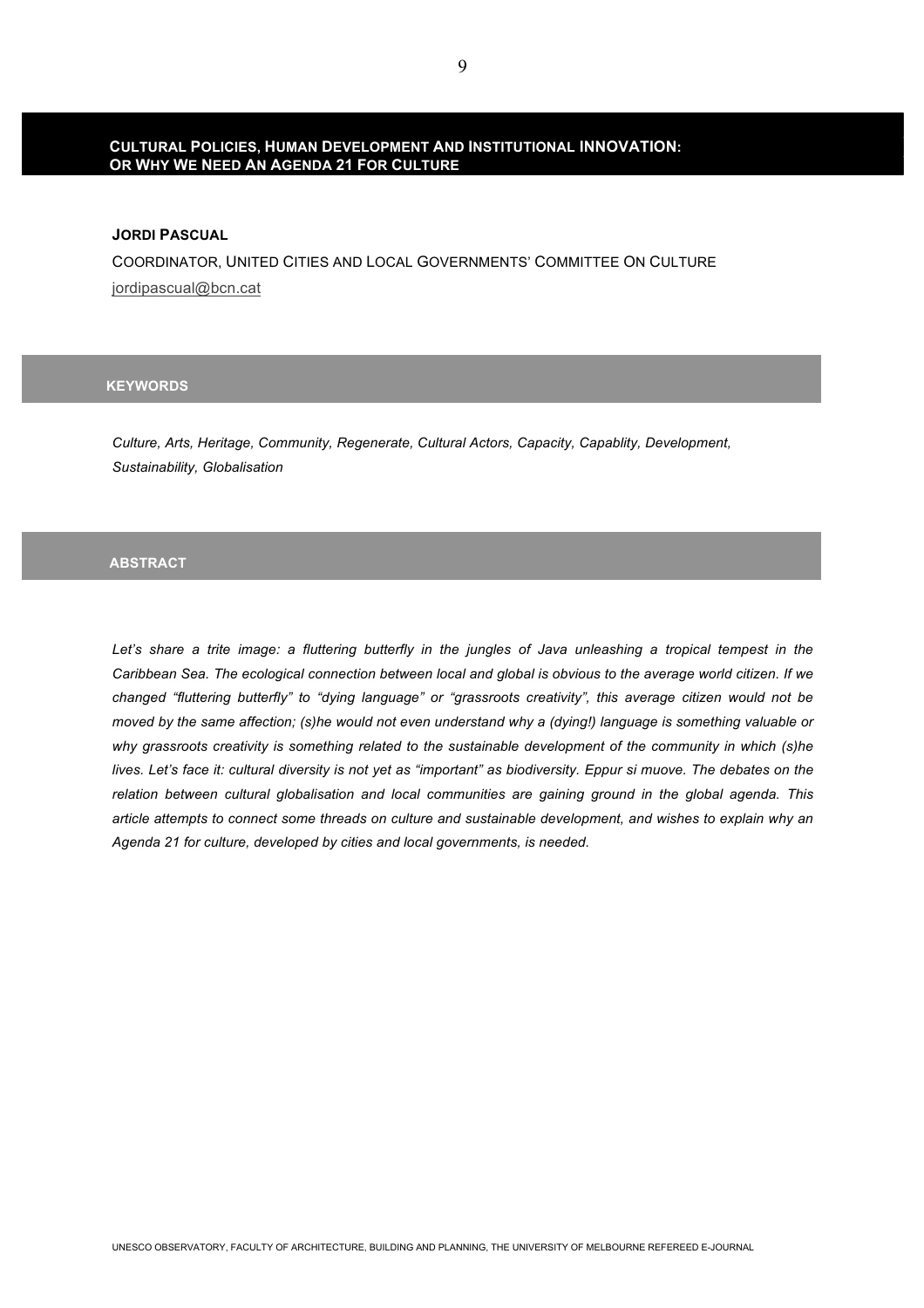#### **1. CULTURE AND HUMAN RIGHTS**

# *"Everyone has the right freely to participate in the cultural life of the community, to enjoy the arts and to share in scientific advancement and its benefits".*

This is Article 27 (1) of the Universal Declaration of Human Rights (1948). But... what does "cultural life" mean? And what is "participation"? Which "community" is the Declaration referring to? How are the nation-states implementing this fundamental right? Is it a fundamental right, by the way? And how are cities implementing this right? Are there obstacles for its implementation? These questions, sadly, are not raised very often and, therefore, neither are they answered.

The concept "**culture**" is extremely complex to define and its semantic field of meaning is so broad, that it inevitably leads to misinterpretations or misunderstandings. It could mean:

- a number of activities related to the arts and the heritage
- the way of life of a community
- a dynamic process of cultivation

The contemporary definitions of culture, such as those made by UNESCO (in 2001 and 2005) or by *Agenda 21 for culture* (in 2004) illustrate that the understanding of "culture" may be heading, or perhaps should I better say, "returning" to its original meaning of a "dynamic process that creates freedom for individuals and communities"; a process of cultivation. We are living in an age in which cultivation is not popular. It is quite the opposite. Our age sees a rising fundamentalism and relativism that often neglects freedoms and infringes upon the respect for human dignity. "Our culture", someone can say, does not allow contact with women. "Our culture" does not allow freedom of speech. "Our culture" permits torture.

This is why culture, today, needs to emphasise its association with **human rights**. It is the only way to prevent anyone from using culture, or cultural diversity, to justify oppression or exclusion, or commit outrages to human dignity.

The Universal Declaration of Human Rights (1948), and the International Covenants, on Civil and Political Rights (1966), and on Economic, Social and Cultural Rights (also 1966) form the foundation of the relationship between culture and human rights. But it has been more recently that UNESCO, in the Universal Declaration on Cultural Diversity (2001), and the Convention on the Protection and Promotion of the Diversity of Cultural Expressions (2005), has offered the clearest link between culture and human rights, as far its capacity for implementation is concerned. Article 2.1 of the 2005 Convention says:

*"Cultural diversity can be protected and promoted only if human rights and fundamental freedoms, such as freedom of expression, information and communication, as well as the ability of individuals to choose cultural expressions, are guaranteed. No one may invoke the provisions of this Convention in order to infringe human rights and fundamental freedoms as enshrined in the Universal Declaration of Human Rights or guaranteed by international law, or to limit the scope thereof".*

But it is not only fundamentalism and relativism that put cultural freedom in danger. In Western countries, the "passage" from Fordism to Post-Fordism, from modernity to post-modernity, has been accompanied by a new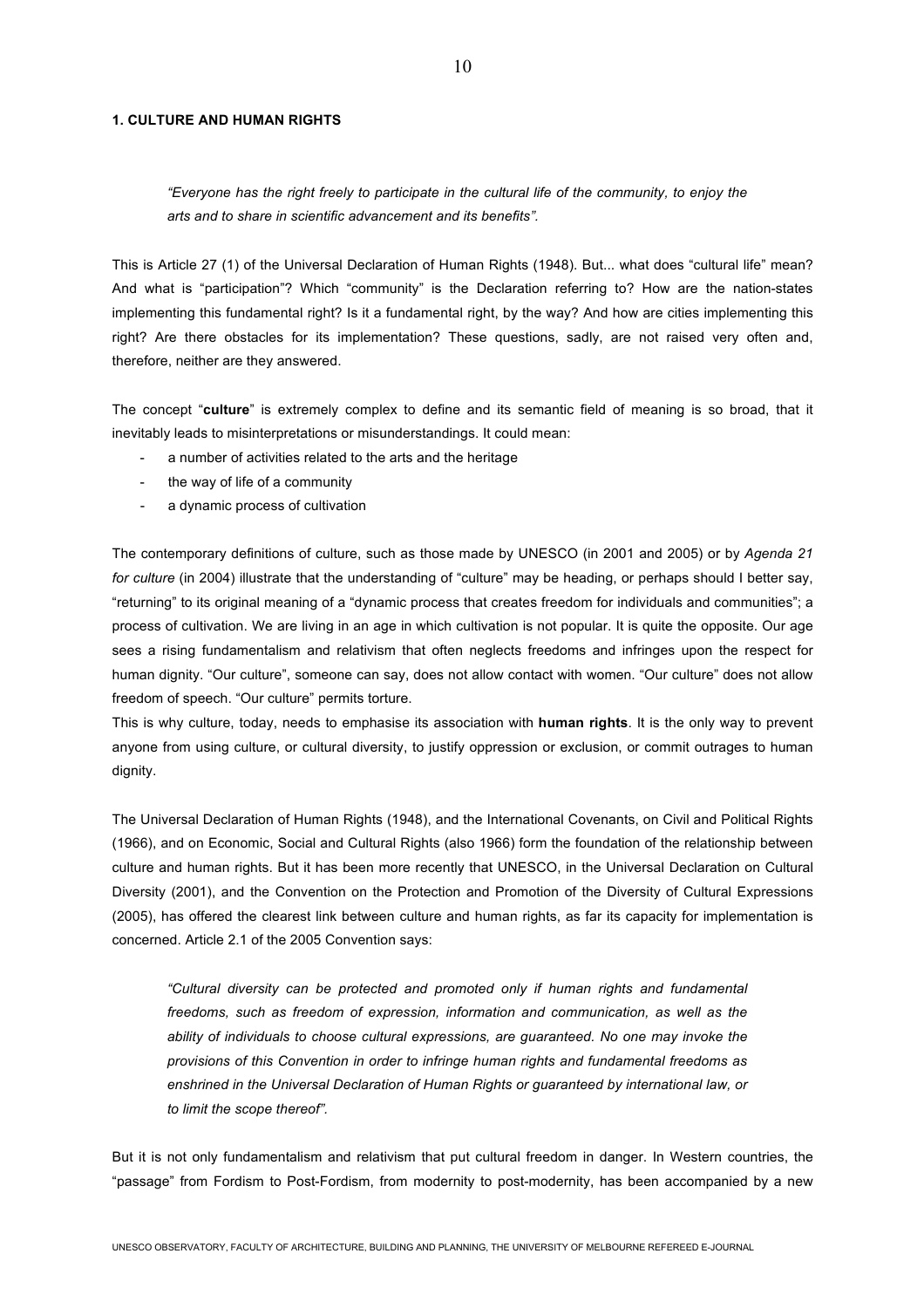role for culture, as a "last resource" or a "regulatory element" in society. Culture is expected to create jobs, to improve the image of the city, to regenerate neighbourhoods... Many people, many artists and cultural actors, fear that culture and cultural actors might lose its autonomy. They fear, we fear, culture might become just a commodity, and the critical content that constitutes its very essence blurs or melts. There are worldwide fears that culture is just used just to *amuse ourselves to death* (Neil Postman), in an overwhelming *societé du spectacle* (Guy Débord).

My opinion is that the perspective of human rights gives a strength and a legitimacy to the reflections on cultural policies that is not obtained if culture is justified solely as a resource or an instrument at the service of other ends (economic, social or environmental). But the relation between culture and human rights is rarely considered in the elaboration of a cultural policy.

### **2. CULTURE AND HUMAN DEVELOPMENT**

Amartya Sen won the Nobel Prize for Economics, partly for his work in conceptualising human development, and in linking human development to freedom. For Amartya Sen human development means 'enhancing the lives we lead and the freedoms we enjoy in other words, 'expanding the freedoms we have reason to value'. The aim is that our lives are 'richer and more unfettered' and that we will be able to become 'fuller social persons, exercising our own volitions, that is the capacities for deliberate choice, and interacting with –and influencing– the world in which we live".

Human development is a project which is individual to each person.

Today, in the  $21<sup>st</sup>$  century, this project is incomplete without contributions from the field of culture, without individual conscience of creativity, memories, rituality or critical knowledge. In its dynamic diversity, culture broadens the possibilities of choice and allows each individual greater freedom. Article 3 of the Universal Declaration on Cultural Diversity is clear in this purpose:

*"Cultural diversity widens the range of options open to everyone (...) as a means of access to achieve a more satisfactory intellectual, emotional, moral and spiritual existence".* 

Amartya Sen influenced the work of the United Nations Development Programme and the calculations of the Human Development Index. Mark Malloch Brown, UNDP administrator for several years, has recently said: "Human development is first and foremost about allowing people to lead the kind of life they choose - and providing them with the tools and opportunities to make those choices" (UNDP, 2004).

There is an individual responsibility. Conquering the spaces of freedom is an individual aim. But, as Amartya Sen explains, there are bridges to overcome between "raw capacity", "capability" and "activity". Public **policies** are needed to fill the space between "raw capacity" and "capability", as well as between "capability" and "activity". This is why, today, **cultural policies** have become important for human development.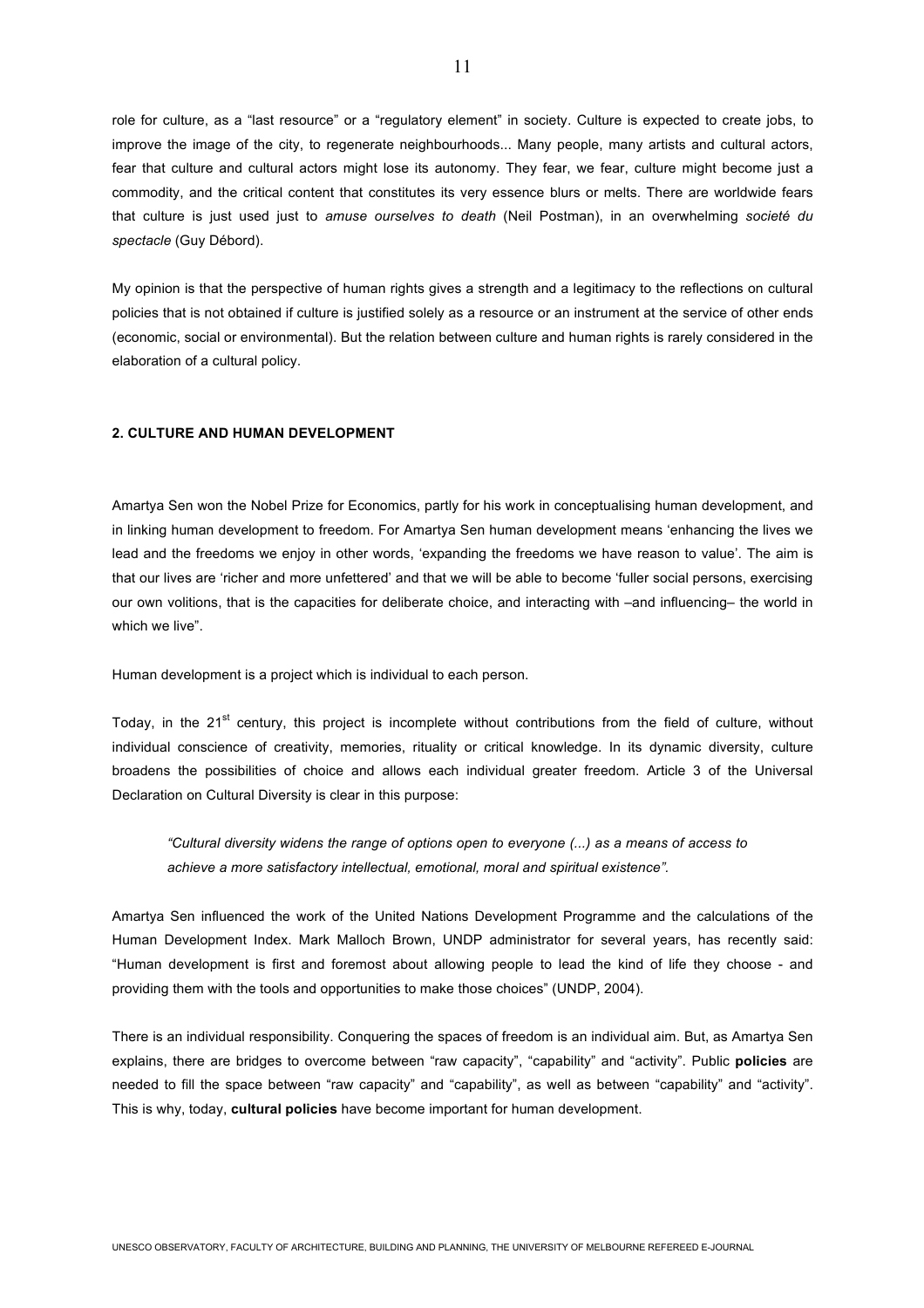### **3. FROM RIGHTS TO POLICIES**

More than ever, contemporary phenomena require a personal analysis that can only be provided by access to, and practice with, cultural activities. If freedom and human development involve culture, therefore, the public institutions need to find the laws and the policies, and later on the programmes and the projects, to guarantee that all citizens / inhabitants can attain, with and through culture, his or her full human development.

Cultural policies create the opportunities that no other public sphere provides. Cultural policies are built on the socalled intrinsic values of culture, which include concepts such as memory, creativity, critical knowledge, rituality, excellence, beauty, diversity (and maybe others).

Another way to express the need for cultural policies based on rights and associated with human development. It has been set out by John Holden, British researcher of the think-tank *Demos*: "Throughout the twentieth century we – the public – were defined by two things: our nationality and our work. (...) In the twenty-first century all that has changed. Our nation states are far from homogenous; every individual citizen is now part of a minority; and we no longer define ourselves by our work – most of us will have different jobs, take career breaks, get reeducated, adjust our roles when children come along, and so on. In these circumstances we, the public, *need*  culture more and more to make sense of our lives, and to construct our individual and collective identities."

Let me add a complement. Culture and human rights, even though they both have the individual as their central subject, also show the importance of the social sphere, the community, or the communities.

It is interesting to quote now Article 29 of the Universal Declaration of Human Rights (UDHR), which is all too often forgotten:

*"Everyone has duties to the community in which alone the free and full development of his personality is possible".* 

This article has been controversial, among other issues, because of the usage and reach, of the concept "community". If this article was to be agreed today, writers may wish to consider turning the singular "**community**" into the plural "**communities**", reflecting the reality of contemporary cultures, especially plural in our cities, but also the reality of cultural history, always shaped by plural societies, even when many national narratives have pretended to mask or neglect this fact.

#### **4. CULTURE, THE FOURTH PILLAR OF SUSTAINABILITY**

We need cultural policies. But how do we advocate for culture in public policy making, if policies are just built on three pillars, and none of them is culture?

The development of societies rests on three pillars: the economic pillar has to do with creating wealth (XIX century); the social pillar redistributes this wealth (XXth century), whilst the third pillar, the ecological (second half of XXth century), watches over responsibility for the environment. They make the "virtuous triangle" of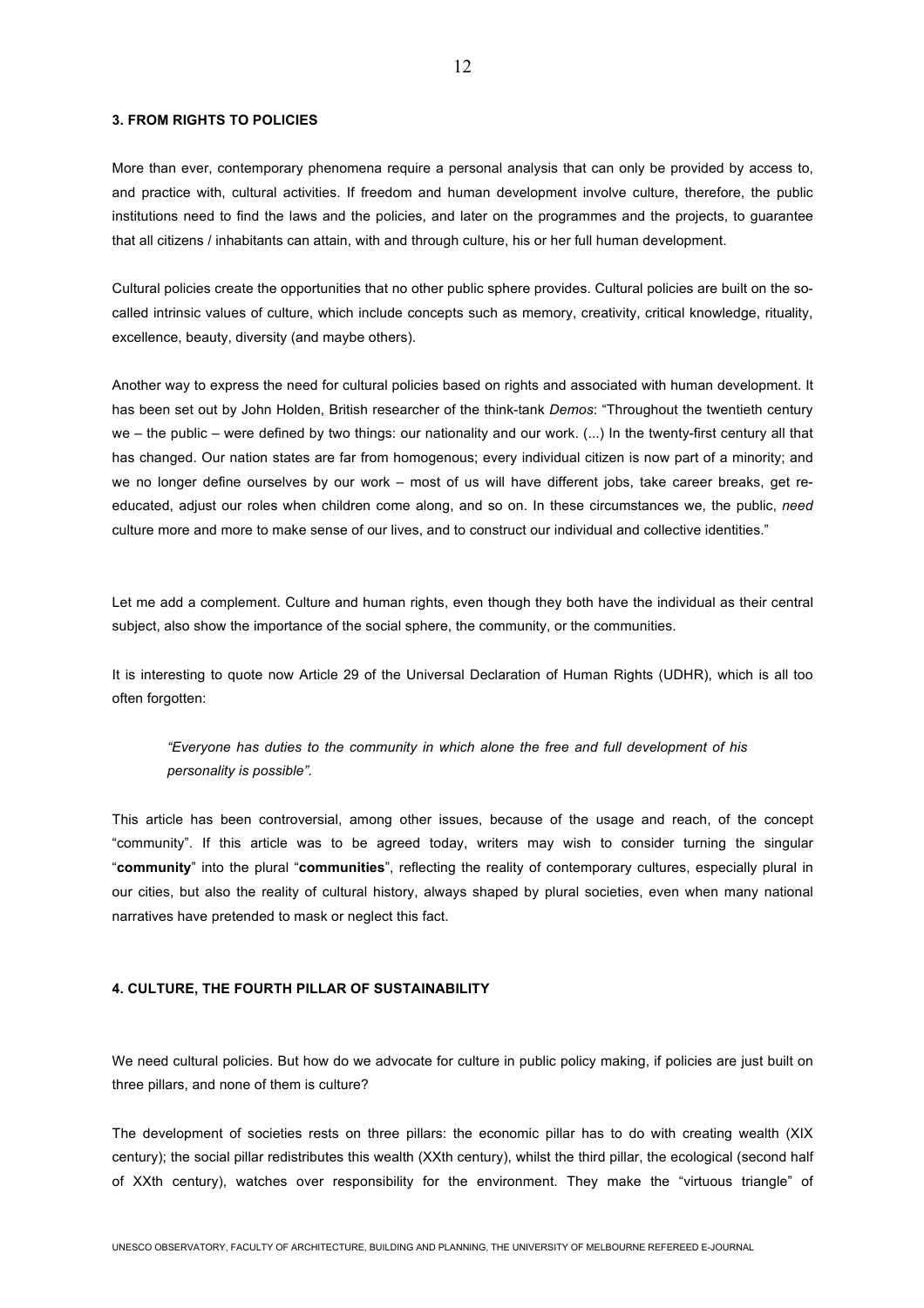sustainable development. It was developed in the second half of the 1980s, and the report written by Gro Harlem Brundtland is its key document. It was successfully consolidated in the 1990s and is used today in local, national and global strategies as a pattern for analysis and public action. A few examples to illustrate the use of this triangle: at a global level, this triangle is the foundation of UNDP's work in developing countries; at a regional level, in Europe, the Lisbon strategy (the foundation of the European Union for its policies until 2010), is based on this virtuous triangle; at a local level, it is difficult not to find a long-term planning initiative not relying on this virtuous triangle.

The Australian researcher Jon Hawkes has formulated the need to structure a new "pillar" for sustainability. His document *The fourth pillar of sustainability* – *Culture's essential role in public planning* is recognised as a masterpiece for local policy making in many European cities.

We, the cultural actors and agents, know better than anybody that the circle of development cannot be squared without the **fourth pillar:** culture. The framework proposed by Jon Hawkes is extremely powerful. Cultural actors and agents, we, need strong metaphors and images to raise awareness on the cultural dimension of human development, and to secure a solid role for culture in public action.

It is difficult for anyone to advocate for culture without creating bridges with the other spheres of governance. The fourth pillar allows us to advocate for culture to be at the same level of significance for the development of a society as the economy, the social and the environmental. It neglects neither a certain degree of overlap nor the complementarity with each one of the other pillars. The fourth pillar offers a strong metaphor and creates solid bridges.



Figure 1. The old triangle of sustainable development



Figure 2. The new square of sustainable development

In a society with a growing diversity (not only ethnical diversity), that needs to value knowledge and life-long learning, that is connected (at least potentially) to all the societies of the word... I, you, he, she, we... need to build a **cultural pillar** that helps us understand the world, by discovering that our roots, our traditions, our cultures, are not self-evident, by building on our human development through the access to, and practice with, cultural activities.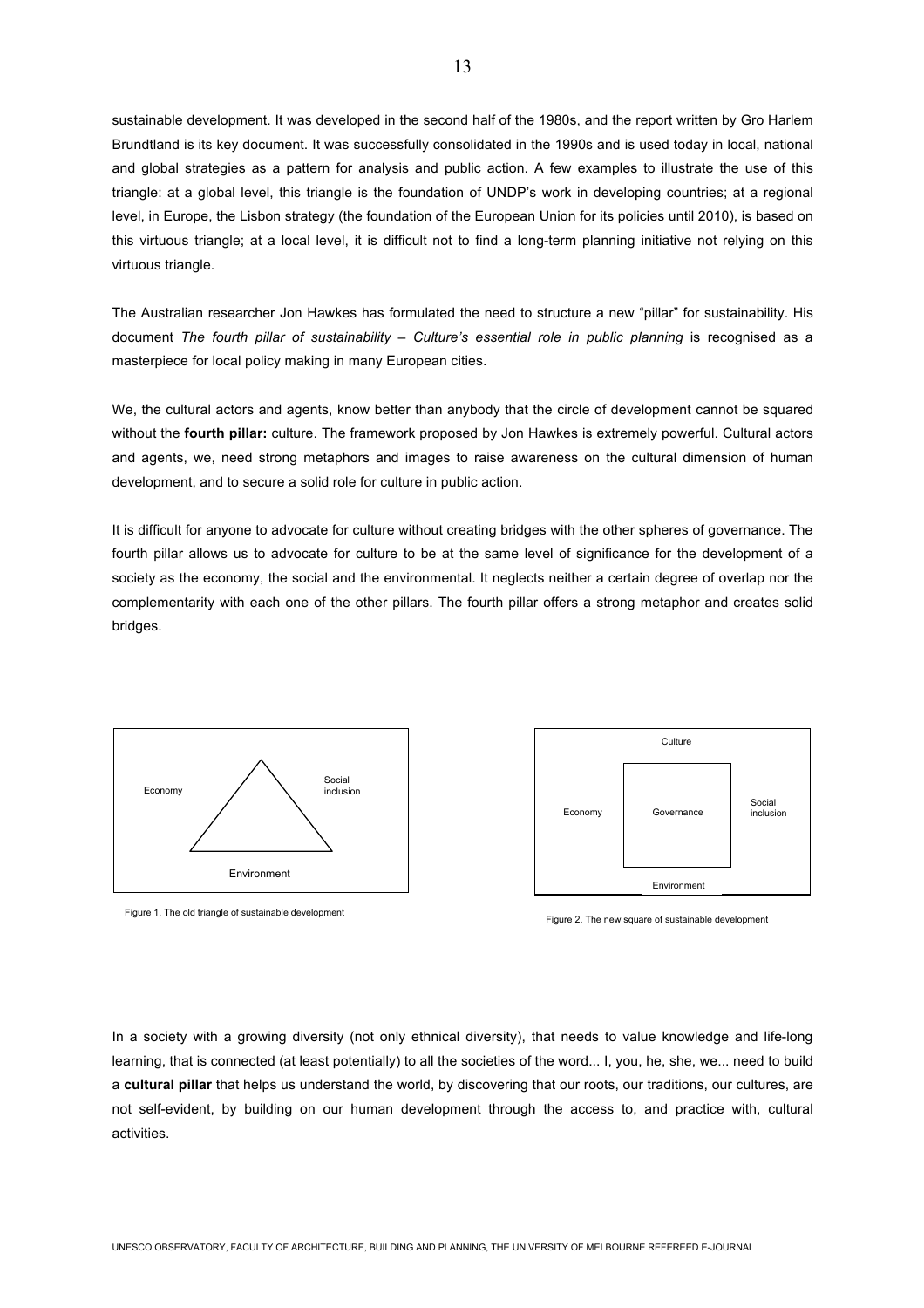### **5. GLOBALISATION AND CULTURAL POLICIES**

Culture has assumed a very crucial role in the recent **globalisation** process.

- Some people say there is a clash of civilisations, some others say we need an Alliance of Civilisations, but we know that population movements push the challenges of dialogue between cultures or civilisations to be dealt at a local level every single day.
- The technological revolution demands reconsidering the mechanisms of production and access to cultural goods and services
- The processes of economic integration provoke a debate on the role that culture plays in world trade, and the need to protect the diversity, and especially the expression of traditional cultures.

The crucial role of culture in the globalisation process concerns us all, public and private sectors, and civil society, and leads us to reconsider our ideas, both on a worldwide and local scale.

Since the mid nineties various initiatives have been debated to provide world governance with a more solid public cultural competence. The member states of the International Network of Cultural Policies, and, at the same time, cultural society civil, grouped in two associations, the International Network for Cultural Diversity and the Coalition for Cultural Diversity, have urged the organisation of United Nations for Culture, (and Education, and Science), that is, **UNESCO**, to become the centre of these debates and to take over this emerging space.

The approval of UNESCO's Declaration (2001) and Convention (2005) on Cultural Diversity created the current **cultural diversity** *momentum*. In November 2001, the 31st General Conference of UNESCO unanimously adopted the "Universal Declaration on Cultural Diversity", a text without legislative value but with an enormous symbolic force for promoting and deepening these debates. In 2005, by an absolute majority of 148 votes in favour, 2 votes against and 4 abstentions, the 33rd General Conference of UNESCO adopted the "Convention on the protection and promotion of the diversity of cultural expressions", a cornerstone in the process. The Convention explicitly connects the relationship between human rights and cultural diversity, an absolute necessity to avoid the risk of fundamentalists using diversity as a subterfuge for oppression. The Convention defines the long claimed double nature of cultural goods and services (economic but also cultural, "as vehicles of identity, values and meaning"). This double nature enables securing the right of states (and regions, and cities) to establish cultural policies understood as public policies. The Convention is a text with legal value that recognises its complementarity with other international legal instruments such as the World Intellectual Property Organisation or the World Trade Organisation. The Convention embraces solidarity, and establishes an International Fund for Cultural Diversity, which could potentially be a formidable impulse to international cooperation in culture. The Convention entered into power on  $19<sup>th</sup>$  March 2007, three months after it had been ratified by 30 member states of UNESCO. The number is about to reach now 60. Never before has a Convention had been ratified so rapidly, and this speed illustrates the hunger for international processes on culture and development.

Besides the Convention of UNESCO, there are other processes, at an international level, such as the European Year for Intercultural Dialogue (2008), or the Alliance of Civilisations (from 2006).

**Cities and local governments** cannot be absent from the debate on the role of culture in globalisation. Today, local policies are indirectly conditioned by international agreements on cultural goods and services. The vitality of the cultural offer in a city is partly conditioned by the possibility of implementing public cultural policies: without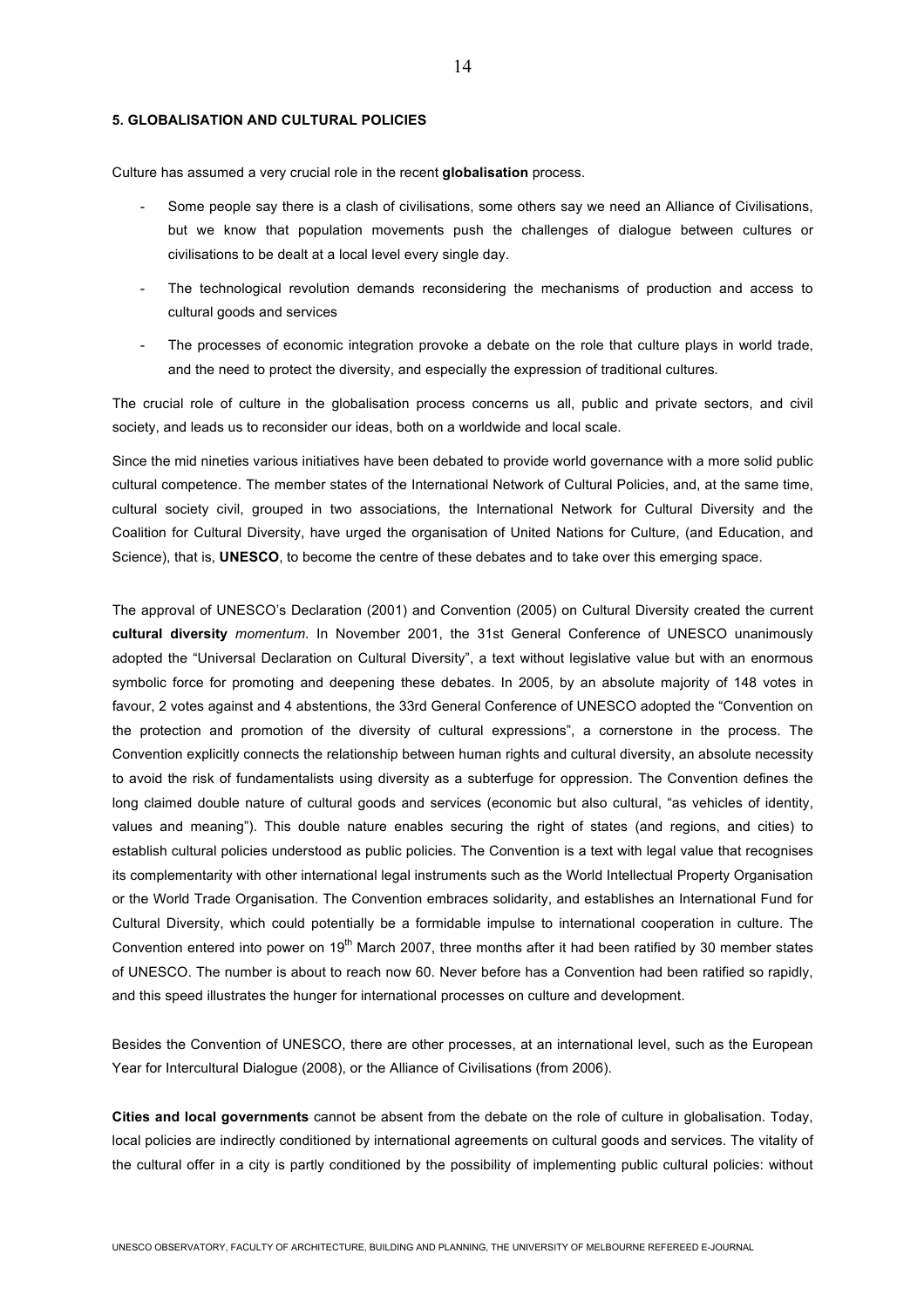international regulatory frameworks which legitimise public action (as does the recently approved Convention), public cultural facilities and programmes (an independent cinema production, a theatre venue or a cultural centre) could be challenged as unfair competition or distortion of the market. And, most importantly, cities and local governments cannot be absent from the international debates because citizens exercise their cultural rights at a local level. Today's cities are the spaces where globalisation becomes clearly and immediately obvious. Creative processes take place in local communities. New shared imaginaries are originated in local communities.

#### **6. GLOBALISATION, CITIES AND CULTURE**

Raj Isar, president of Culture Action Europe, the most important federation of European arts and heritage associations, recently argued the need to make the cultural diversity of each territory explicit, so that the policies foster knowledge of otherness with a critical explanation. He says: "Cultures overlap. Basic ideas may, and do, recur in several cultures because cultures have partly common roots, build on similar human experiences and have, in the course of history, often learned and borrowed a great deal from each other. In other words, cultures do not have sharply delineated boundaries. Nor do cultures speak with one voice on religious, ethical, social or political matters and other aspects of people's lives." The challenge, Raj Isar argues, is to understand 'our' culture, "in fluid and open, rather than in fixed and essentialised terms".

Cities feel comfortable with these arguments – states and nations somewhat less. The local sphere demands and requests a distance from the standardising or identitarian impulse that has characterised most modern states.

Let us hear another voice. Colin Mercer, a leading expert in cultural policies and cultural governance, a British researcher who has lived and worked in Australia, has written that it is crucial to acknowledge that "diversity is actively *constitutive* of culture, not an element of 'additionality' to it. In spite of the homogenising tendencies of national cultures in the modern period, especially since the late eighteenth and early nineteenth centuries in Europe and elsewhere, it is clear from the historical evidence and reality, that all cultures are diverse and hybrid in their formation – if not in the ways in which they are *retrospectively* constructed and imagined by nation states and their citizens".

The task of deconstructing / **reconstructing collective identities** is not easier for local governments (but certainly it is more difficult for some nation states). Cities cannot defend teleological discourses on the "cultural identity" of their citizens. Cities have always been the point of destination of immigrants, who, after a few years, become inhabitants and citizens. The identity of cities is obviously dynamic: it has always balanced the expression of traditional cultures with the creation of new cultural forms.

The essential cartographies of cities look very much alike. Citizens request democracy at a local level, services delivered with efficiency, processes that are transparent, a local government that facilitates, a city as an openended system, a city that creates new meaning with its inhabitants.

The growing relevance of **cities and local governments** has a strong political consequence. At a national level, local governments are not always acknowledged as important agents in national governance. For example, cities are not always consulted in the drafting of new state or national legislation that directly concerns their competences. Nor are cities always provided with the resources that the implementation of new legislation often implies for their budgets. Or even worse, still today, in some countries there is no political decentralisation,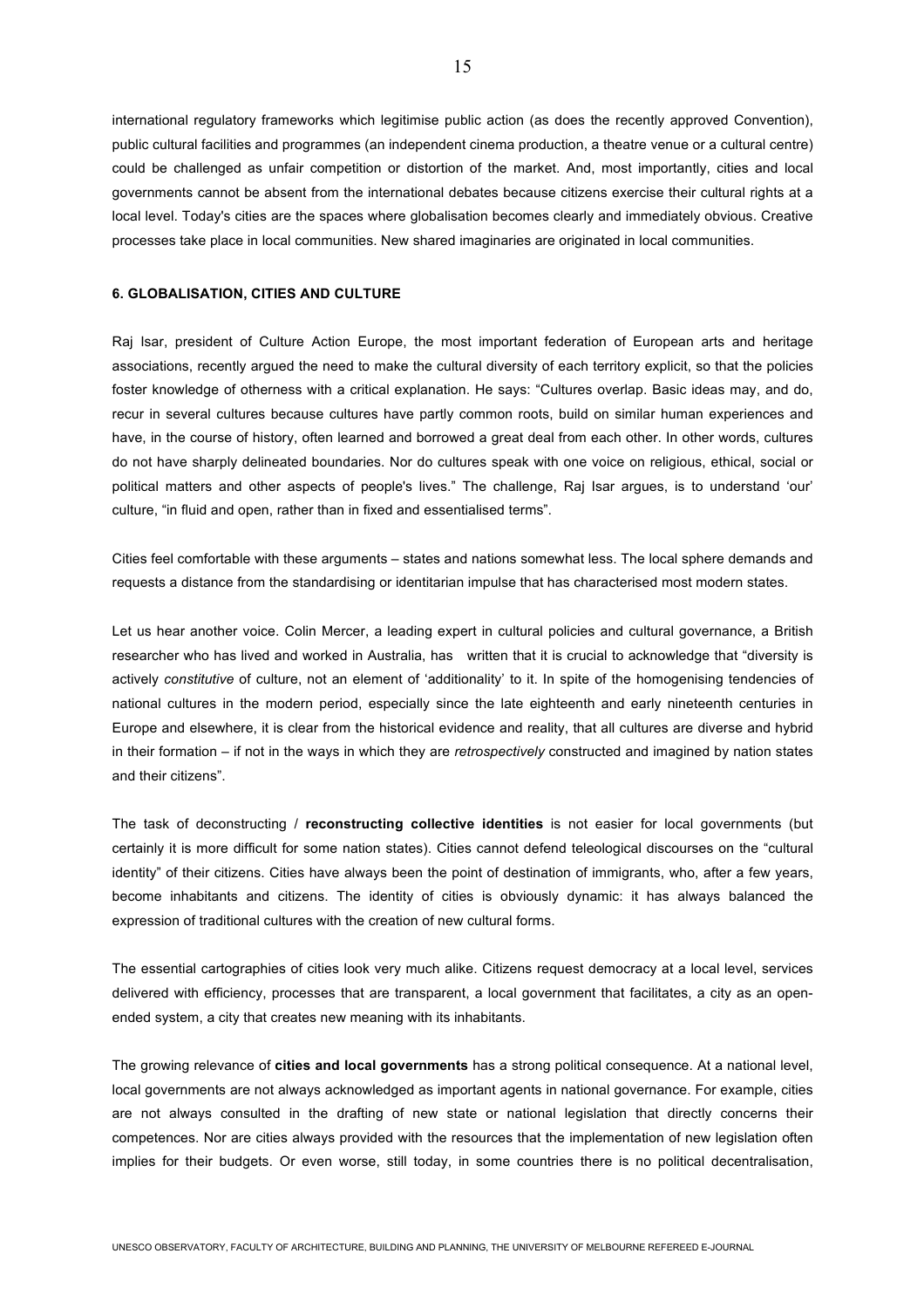municipal councils do not exist and Mayors are not elected. Democracy is incomplete when all the political power is concentrated in the national capital.

Cities and local governments are becoming active agents of national governance, and the national associations of municipalities have a growing role to play. Until very recently, at an international level, local governments were assimilated to non-governmental organisations; and they are not NGOs, of course: they are active in peace and reconciliation initiatives (local diplomacy) where states often fail, they are active in international cooperation for development (also known as "decentralised cooperation") because they have an expertise that no other tiers of government have, for example, housing, risk prevention, public transportation… or cultural development.

In recent years, there has been "a gradual acceptance of the legitimacy and right of the cities, especially their democratic governments, to act in international political, economic and cultural life. The acknowledgement of that right today is a factor for the democratisation of international relations and [it is] indispensable for agreements and programmes of the international organisations to have a real impact" (Borja and Castells, 1997, 72).

A number of recent **United Nations** reports have repeatedly revealed the need for states, international and intergovernmental bodies to listen to the voice of cities and to work with them on the implementation of their strategies. For example, the report on the relations between the United Nations and civil society, known as the Cardoso Report (2004), or the more recent report elaborated by Jeffrey Sachs (2005) on the Millennium Development Goals and the world struggle against poverty. These reports recognise that cities and local governments have a priority role as elements of democratisation and efficiency.

At the end of the twentieth century, cities had won a place on the international scene. The unification of world municipalism in **United Cities and Local Governments** (May 2004), has undoubtedly been a milestone. United Cities and Local Governments (UCLG) was founded in May 2004. The first congress, the founding congress, was held in Paris. UCLG acts as the united voice and world advocate of democratic local self-government. UCLG forms the largest association of local governments in the world and has a decentralized structure with regional sections in Africa, Asia-Pacific, Europe, Euro-Asia, Middle East – West Asia, Latin America and North America. The cities and their associated members are located in more than 120 UN Member States. Among the direct members of United Cities and Local Governments we find over a thousand municipalities and 112 national associations.

The international association of cities and local governments is very young (May 2004). In fact, there were two international associations of local governments: the International Union of Local Authorities (created after the First World War) and the World Federation of United Cities (created after the Second World War). They decided to merge in 1996, after the growing convergence of objectives and the repeated claims of UN agencies and programmes to have one single voice for cities and local governments.

United Cities and Local Governments adopted an *Agenda 21 for culture* as a reference document for its cultural programmes and assumed the role of coordinator of the process subsequent to its approval.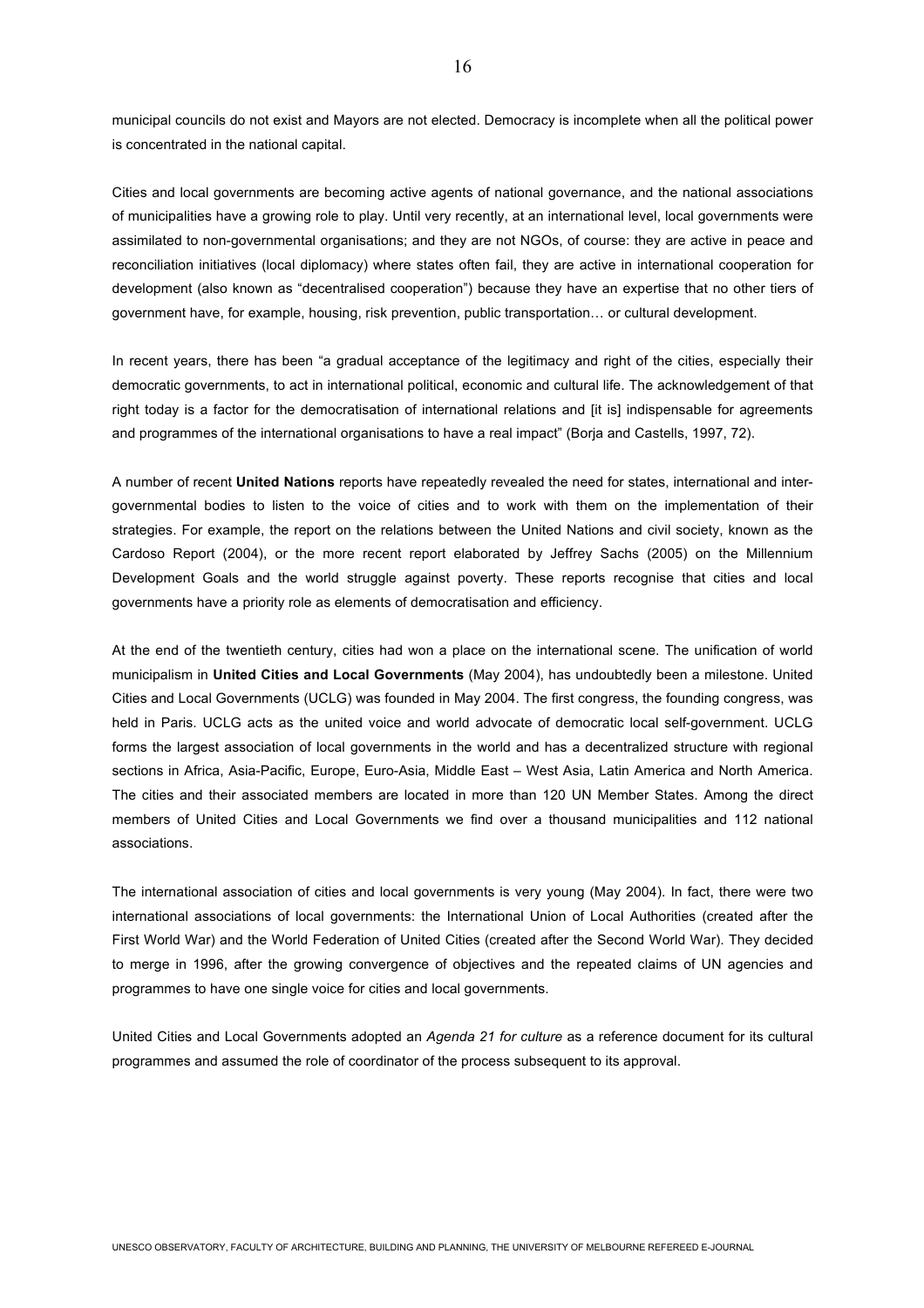#### **7. THE AGENDA 21 FOR CULTURE**

The presence of cities in debates on cultural policies and cultural diversity at a global level is needed. The challenges of our societies are expressed in very acute terms in the cities. Concerns of cities associated with coexistence, conviviality, image, creativity, rituality, knowledge... are intrinsically cultural. A large part of the future of democracy and welfare is dependent on the existence of public spaces and spheres to discuss and implement policies and programmes either "cultural" or with a strong "cultural dimension".

Our society needs a cultural pillar because our challenges are cultural. Local governments have an essential role to play in the articulation of a new paradigm for cultural policies. Colin Mercer has expressed this assumption in these terms: "Any response both to the potential and the threat of the reality of globalisation (in economic, social and ethical terms) has to be firmly grounded not in negative gestures of dismay but in the development of indigenous and endogenous capacity to make places, to make (…) narratives, stories and images [;] which assert *this is where, who and what we are and how we distinguish and know ourselves* (...). Local Government and local policies are both the 'engines' and the drivers for effective participation in this field".

Franco Bianchini, the author, with Jude Bloomfield, of "the intercultural city", suggests moving towards a new notion of citizenship. This new notion should not have a communitarian approach, "which assumes that a preconstituted consensus exists", but "an open-ended system (...) constructed through the self-organisation of autonomous actors in civil society with the city offering training, [facilitation and intermediation;] (…) actively soliciting projects and ideas in all areas of urban policy (....)."

One of the main challenges of our societies is to give visibility to and to legitimise the processes of construction and reconstruction of citizens' *imagineries*, or narratives, or tales: the way I find my place in the world and feel safe, the way I explain my relation with my fellow citizens, the way I explain my relation with the rest of the world, the way I feel comfortable with the landscape, the way I relate with nature, the resources and the seasons, the way I construct the past… These narratives are always invented. In the past, by the mighty – today, these narratives can be at least discussed, in a process that involves the origination of new cultural forms.

This is why cities are ready to act in the world today both with the universalistic formula "**think global, act local**", and also with its diversalist complement "**think local, act global**": assuming a range of universal values, promoting the *genius loci,* understanding that we are "others" and we need the other "others" to exist (Gómez-Peña, 1996).

The *Agenda 21 for culture* is a commitment of the local government with the citizenry to elaborate and implement cultural policies and programmes. It can also be considered as a declaration of cities for cultural rights. It is also an example of the political innovation needed to link culture to human development. The *Agenda 21 for culture* aims to reinforce the cultural pillar of our cities.

A group of cities and local governments that felt "committed to human rights, cultural diversity, sustainability, participatory democracy and creating conditions for peace" decided to write a guiding document for local cultural policies. From September 2002 until May 2004, preliminary drafts of this document were discussed in various meetings and conferences organised by international networks like Eurocities, Interlocal, Mercociudades or les Rencontres. The document was approved by the 4th Forum of Local Authorities for Social Inclusion of Porto Alegre, held in Barcelona on 8 May 2004. The name given to this document was *Agenda 21 for culture*. After its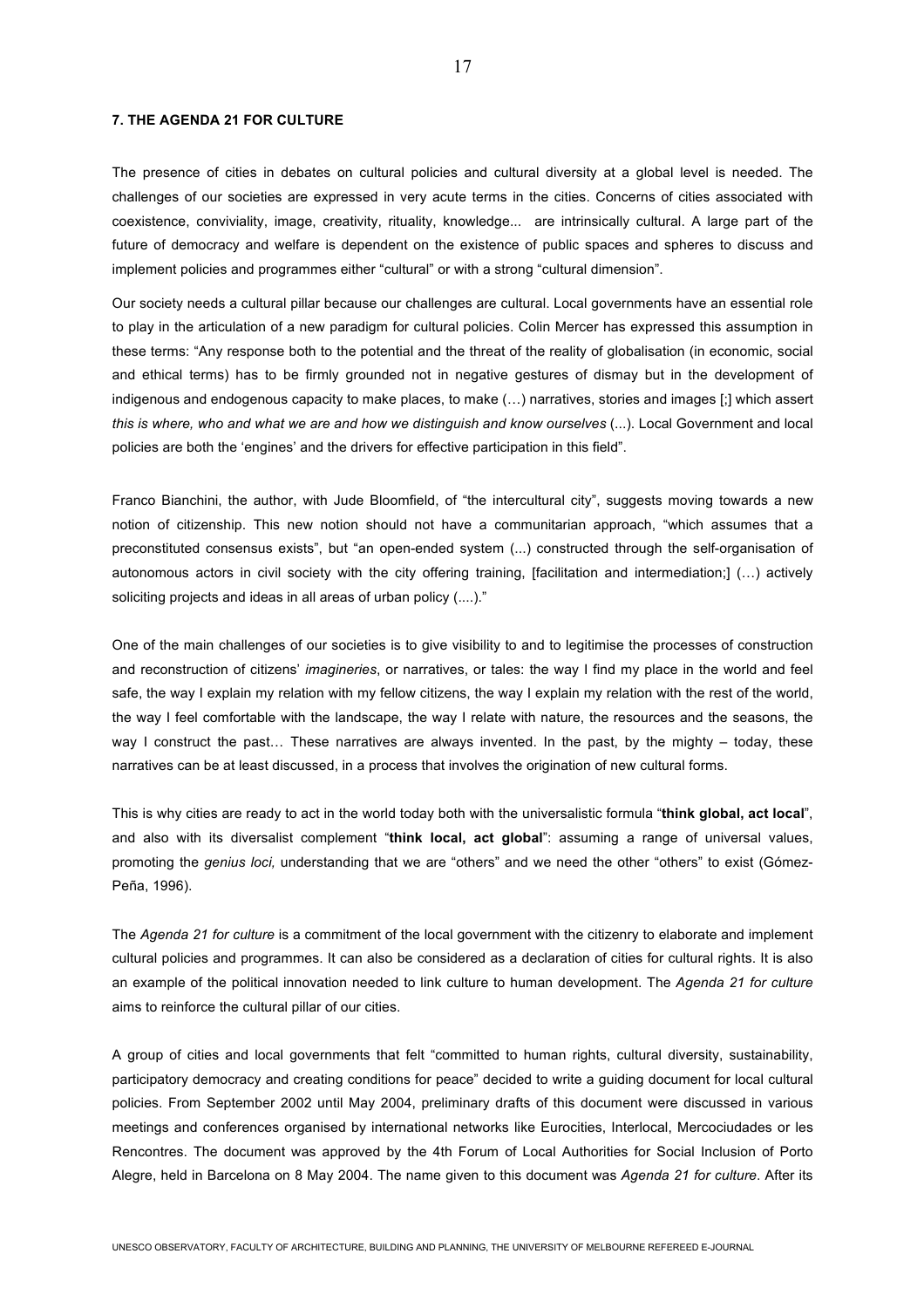approval, the cities presented *Agenda 21 for culture* to United Nations – Habitat and UNESCO. In October 2004, the world association of cities, United Cities and Local Governments – UCLG, adopted *Agenda 21 for culture* as a reference document for its programmes on culture and assumed the role of coordinator of the process subsequent to its approval.

The *Agenda 21 for culture* was not created in a vacuum. Without the experience of many cities in cultural planning during the last decade it could not have been written. Without the inspiration of many researchers in cultural policies, and organisations on cultural development, such as the Cultural Development Network of Victoria, it would not exist.

It was the first time that the local governments the world over worked together to agree upon a guiding document for local cultural policies. A Working Group on Culture was created within UCLG in June 2005 in order "To promote the role of culture as a central dimension of local policies through the dissemination and implementation of the Agenda 21 for culture".

The World Congress of UCLG, the most important gathering of Mayors of the world, meets every three years, and the most recent meeting took place in Jeju (Korea) in October 2007. The World Congress decided to upgrade the cultural issues and created a Committee on culture because, "culture is one of the crucial aspects of globalization, especially with regard to cultural diversity, intercultural dialogue and creativity". UCLG decided to "act to promote all human rights and respect diversity in our cities and territories as a foundation for peace and development" and recognised that "cultural policies form part of the different dimensions of good local governance in the same way as economic and social development or environmental protection". Hence, the World Congress of UCLG decided to renew its "commitment to the Agenda 21 of culture (...) reference document of UCLG for activities related to cultural issues since 2004, [and] the main contribution of cities to global cultural governance both because of its innovative character and its relevance in multilateral cooperation mechanisms".

The *Agenda 21 for culture* has 67 articles, divided over three large sections: principles (16 articles), undertakings (29 articles) and recommendations (22 articles).

- The "principles" section describes the relationship between culture and human rights, diversity, sustainability, participative democracy and peace.
- The "undertakings" section focuses on the scope of local government responsibilities, and requests a solid centrality of cultural policies.
- The "recommendations" section advocates for the renewed importance of culture, and demands that this importance be recognised in the programmes, budgets and organisational charts of the various levels of government (local / regional / national) and by international organisations.

The Agenda 21 for culture is available at present in 13 languages: Arabic, Bulgarian, Catalan, English, French, Galician, German, Italian, Japanese, Portuguese, Serbian, Spanish and Turkish. All documents are available at the website http://www.agenda21culture.net.

The contents of Agenda 21 for culture can also be summarised thematically, as follows.

#### *Culture and human rights*

Culture and human development. Cultural diversity as "a means to achieve a more satisfactory intellectual, emotional, moral and spiritual existence."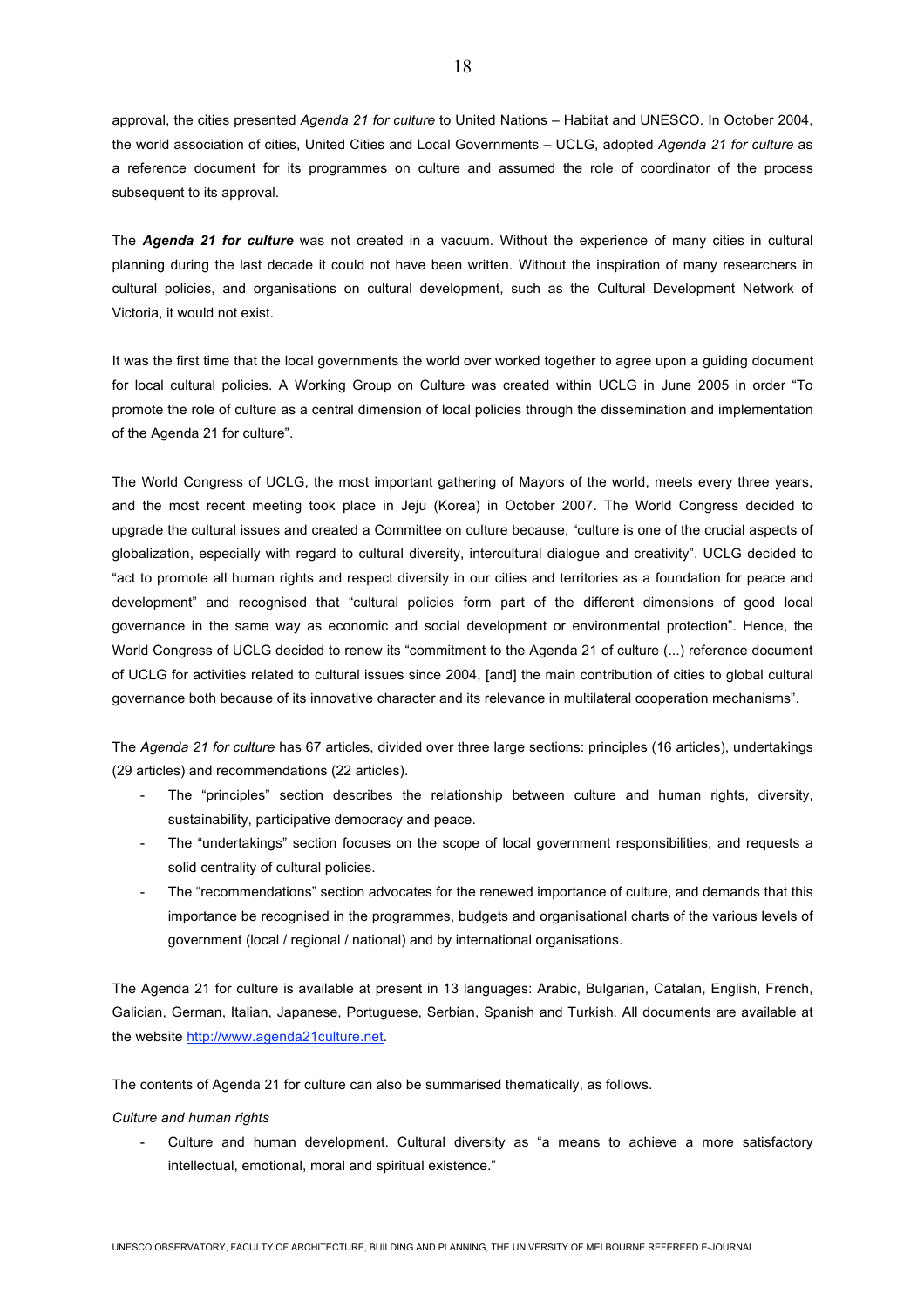- Cultural rights are an integral part of human rights. "No one may invoke cultural diversity to infringe upon the human rights guaranteed by international law, nor to limit their scope."
- Mechanisms, instruments and resources for guaranteeing freedom of speech
- Invitation to artists to commit themselves with the city, improving coexistence and quality of life, increasing the creative and critical capacity of all citizens

## *Culture and governance*

- New central role of culture in society. Legitimacy of cultural policies
- Quality of local development depends on the interweaving of cultural policies and other public policies
- Local governance: a joint responsibility of citizens, civil society and governments
- Improvement of assessment mechanisms in culture. System of cultural indicators
- Participation of local governments in national cultural policies and programmes
- Importance of networks and international cooperation
- International recognition of local governments in policy-making in the cultural field

### *Culture, sustainability and territory*

- Cultural diversity, as necessary for humankind as biodiversity is for nature
- Diversity of cultural expressions brings wealth. Importance of a wide cultural ecosystem, with diversity of origins, actors and content
- Dialogue, coexistence and interculturality as basic principles for the dynamics of citizen relationships
- Public spaces as cultural spaces

### *Culture and social inclusion*

- Access to culture at all stages of life
- Expressiveness as a basic dimension of human dignity and social inclusion without any prejudice to gender, origin, poverty or any other kind of discrimination.
- Building audiences and encouraging cultural participation as vital elements of citizenship

### *Culture and economy*

- Recognition of the economic dimension of culture. Importance of culture as a factor in the creation of wealth and economic development
- Funding culture with various sources, such as subsidies, venture capital funds, micro-credits or tax incentives.
- Strategic role of the cultural industries and the local media for their contribution to local identity, creative continuity and job creation
- Relations between cultural facilities and the organisations of the knowledge economy
- Respect and quarantee rights of authors and artists and ensure their fair remuneration

On 31 December 2007, UCLG had registered that 265 cities, local governments and organisations from all over the world are linked to *Agenda 21 for culture* (there are probably many more, but it is impossible to trace ).

Why are cities using Agenda 21 for culture? Today cities are using *Agenda 21 for culture*, on the one hand, to advocate for the importance of culture in local development to international organisations: UN-Habitat, UNESCO, United Nations Development Programme, the European Union, etc. The Working Group on Culture of UCLG coordinates the cities that wish to advocate for the importance of culture in local development. On the other hand, cities are using *Agenda 21 for culture* to reinforce local cultural policies. Adopting *Agenda 21 for culture* does not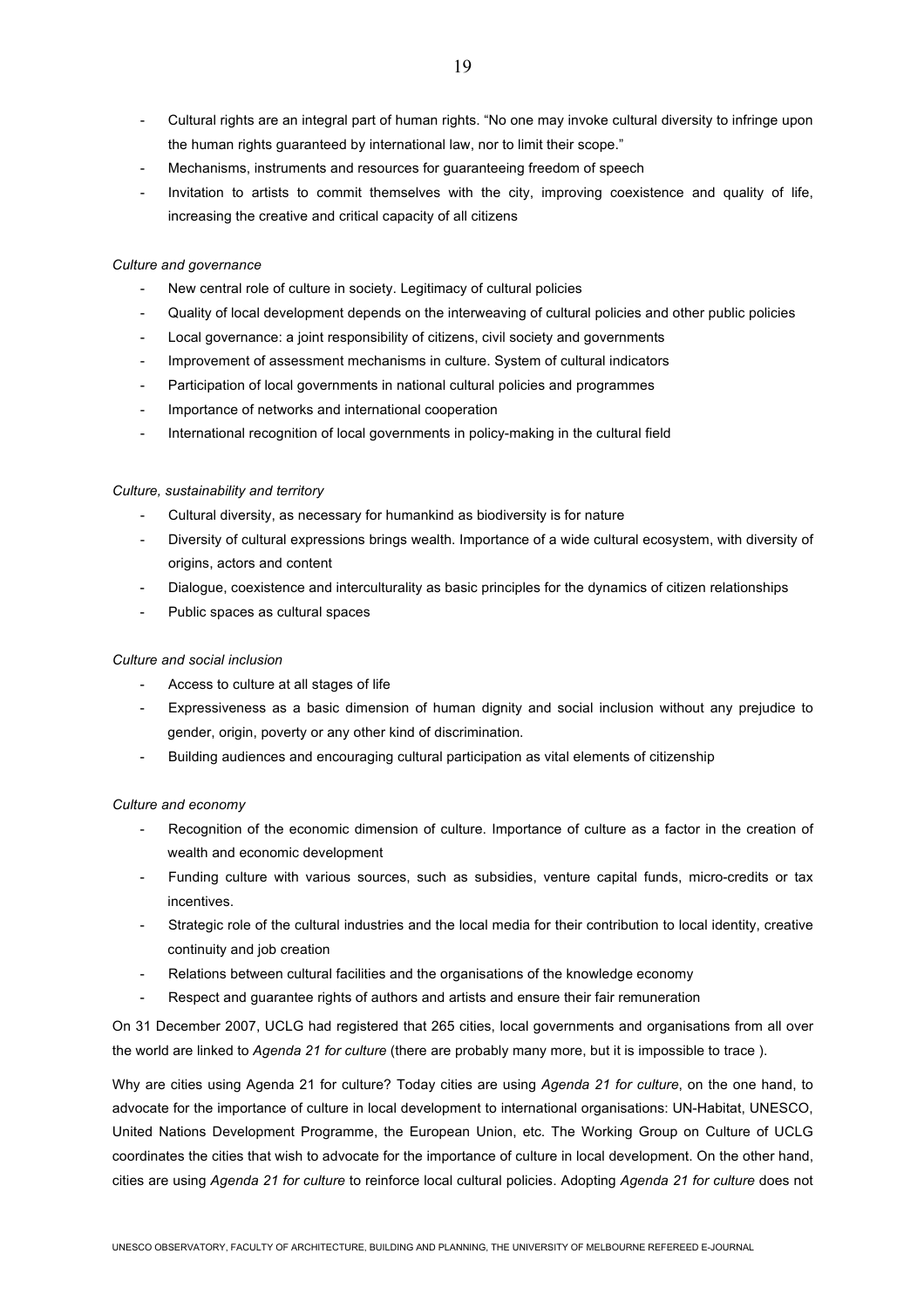guarantee more resources, but it holds great symbolic importance: it expresses a city's commitment to make culture a key part of urban policies, and a commitment of the local government to elaborate and implement cultural policies and programmes with the community. Last, but not least, it is also a sign of solidarity and cooperation with cities and local governments worldwide, a sign which is not a minor thing in our days.

*Agenda 21 for culture* provides an opportunity for every city to create a long-term vision of culture as a basic pillar in its development. In 2006 UCLG's Working Group on Culture adopted the document "Advice on local implementation of Agenda 21 for culture". This document draws up general concepts and considerations. Conditions to develop a cultural policy vary: history, geography, characteristics of the population and vitality of civil society, among other factors, differ from one city to another. Furthermore, cities have different levels of legal competencies, that is, national and/or regional juridical frameworks. The founding conception of the nation-state (unitary state, decentralised state, federal state), as well as the definition of national policies (laws and regulations that recognise, protect or promote cultural diversity, for example) is of paramount importance for local cultural policies to be elaborated and implemented.

On 24 October 2006, UCLG's Working Group on Culture approved two new specific documents (or "policy papers"), on "Advice on local implementation of Agenda 21 for culture" and "Cultural indicators and Agenda 21 for culture".

Let me briefly refer to the document "Advice on local implementation of the Agenda 21 for culture". This document mainly deals with the **governance of culture** at a local level. This document provides general recommendations that may be useful to any local government worldwide that wishes to develop the *Agenda 21 for culture*; it encourages each city or local government "to consider the value of the issues raised in the following paragraphs to their policymaking processes". To quote but a few:

a) Political leadership at the highest level of local government.

c) Local government as a catalyst of cultural processes: reinforcing civil society, fostering consensus and establishing mutual responsibilities.

d) The encouragement and stimulation of the democratic participation of citizens in the formulation, exercise and evaluation of public policies on culture.

e) The transparency of information, and the communication to citizens through various channels.

k) The coordination between the process of cultural planning and the strategic plans of the city or any other integrated local planning process (such as Local Agenda 21, Local Area Agreement, Integrated Local Area Planning...).

n) The establishment of application and monitoring procedures for the commitments agreed upon.

r) The participation of the city in multilateral networks and associations dedicated to cultural cooperation, exchanging good practices and advocating the importance of culture in national and international programmes.

The document "Advice on local implementation of the Agenda 21 for culture" suggests four specific tools as examples:

- 1. Local cultural strategy
- 2. Charter of cultural rights and responsibilities
- 3. Culture council
- 4. Cultural impact assessment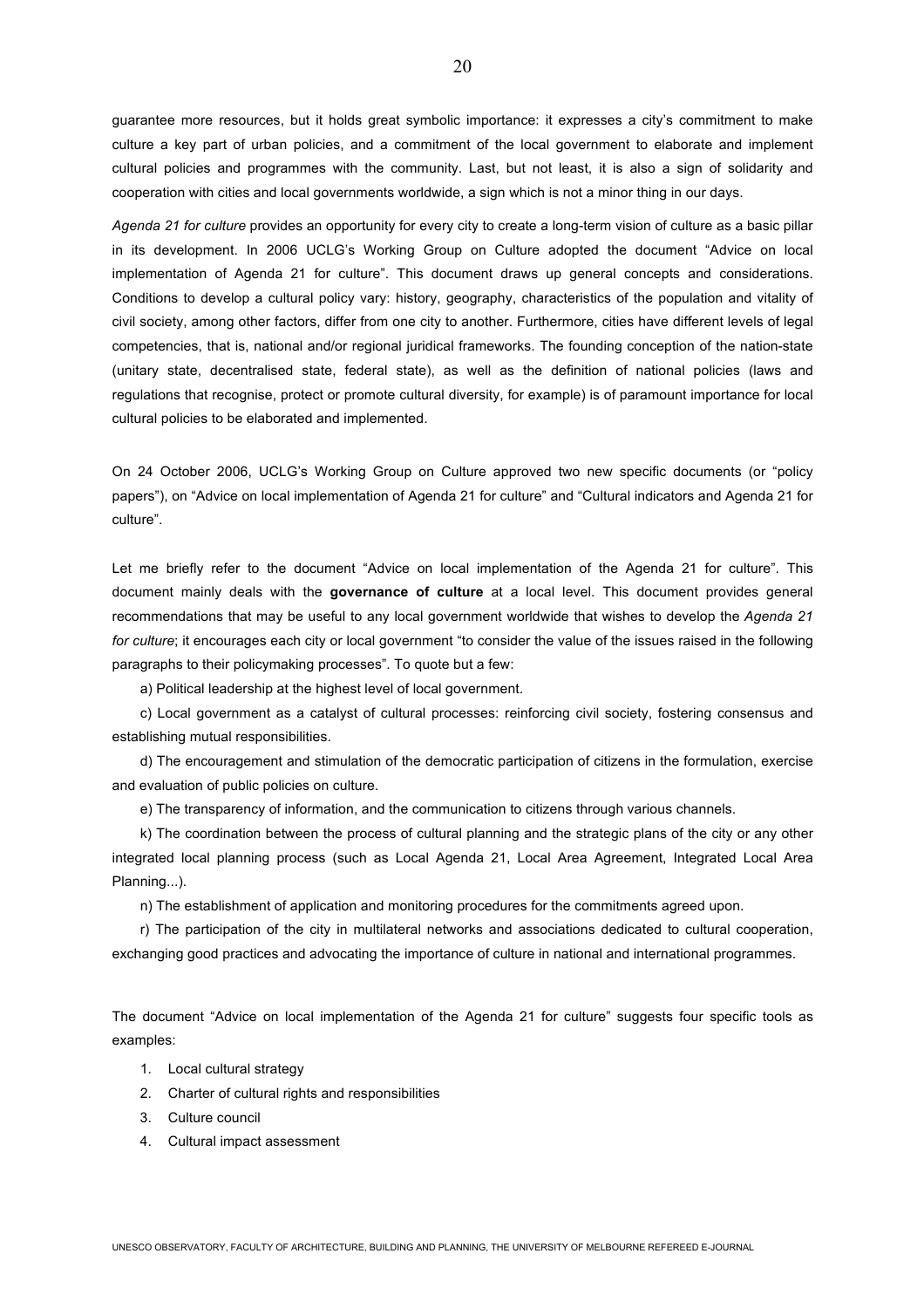Let me reproduce what this document says about each one of these tools.

#### 1. *Local cultural strategy*.

The development of a local cultural strategy involves the debate, drawing up and approval of a document that describes the cultural priorities of a city. The most effective process would be one that engages all the cultural agents in a territory along with the citizenry and the public administration. The process usually begins with an audit and assessment of the cultural resources of a city and the economic, social and territorial trends. The local cultural strategy can then be formed into a document, debated and approved by the municipal plenary or by authorities such as councils or commissions with the participation of the citizenry. The document normally consists of a mission statement, various objectives and several actions. The document establishes mutual responsibilities between local government, cultural agents and civil society. A local cultural strategy normally includes an implementation timetable, follow-up and evaluation indicators for each objective and action, as well as monitoring procedures.

### 2. *Charter of cultural rights and responsibilities*.

A local charter of cultural rights is a document that specifically defines the cultural rights and responsibilities of the inhabitants of a territory. Such a document would be based on the Universal Declaration of Human Rights and other recognised international texts that cover human rights and culture. The effective development of a local charter of cultural rights relies on active participation by the cultural agents of a territory, the citizenry, the administration and experts in human rights. The document would normally be approved by the municipal plenary and implies the creation of a person or organisation to guarantee the fulfilment of the Charter and to be the mediator in the often complex situations related to cultural rights and responsibilities.

#### 3. *Culture council*.

A culture council is a public body that addresses the cultural issues of a city. Such a council would normally reflect the diversity of cultural agents: different sectors (heritage, arts libraries…), different dimensions (large agents to small initiatives), different structures (public, private, associative…) and other variables. Normally, the council would debate, and issue opinions on the most relevant cultural themes of the city. The authority of such councils is variable: there are strictly consultative councils, through to councils with the capacity to take executive decisions.

#### 4. *Cultural impact assessment*.

Local development projects often have their economic, social and environmental impacts assessed and evaluated, but their cultural impacts are rarely analysed. *Agenda 21 for culture*, in article 25, promotes the implementation of forms of "cultural impact assessment" of initiatives "that involve significant changes in the cultural life of cities". A cultural impact assessment is a document developed in consultation with the citizenry and cultural agents that analyses the contributions (both positive and negative) that a local development project could generate in the cultural life of a city. Given the effect that all projects can have on cultural life, it is likely that "cultural impact assessment" could be considered as a process to be applied to all policy and programme making.

The number of cities that are developing a "local cultural strategy" and / or a "culture council" is growing; and many of them use the Agenda 21 for culture for inspiration. There is just such a city (Lille, in France) that is developing a local "charter of cultural rights and responsibilities", but none (or, at least, it is not documented) that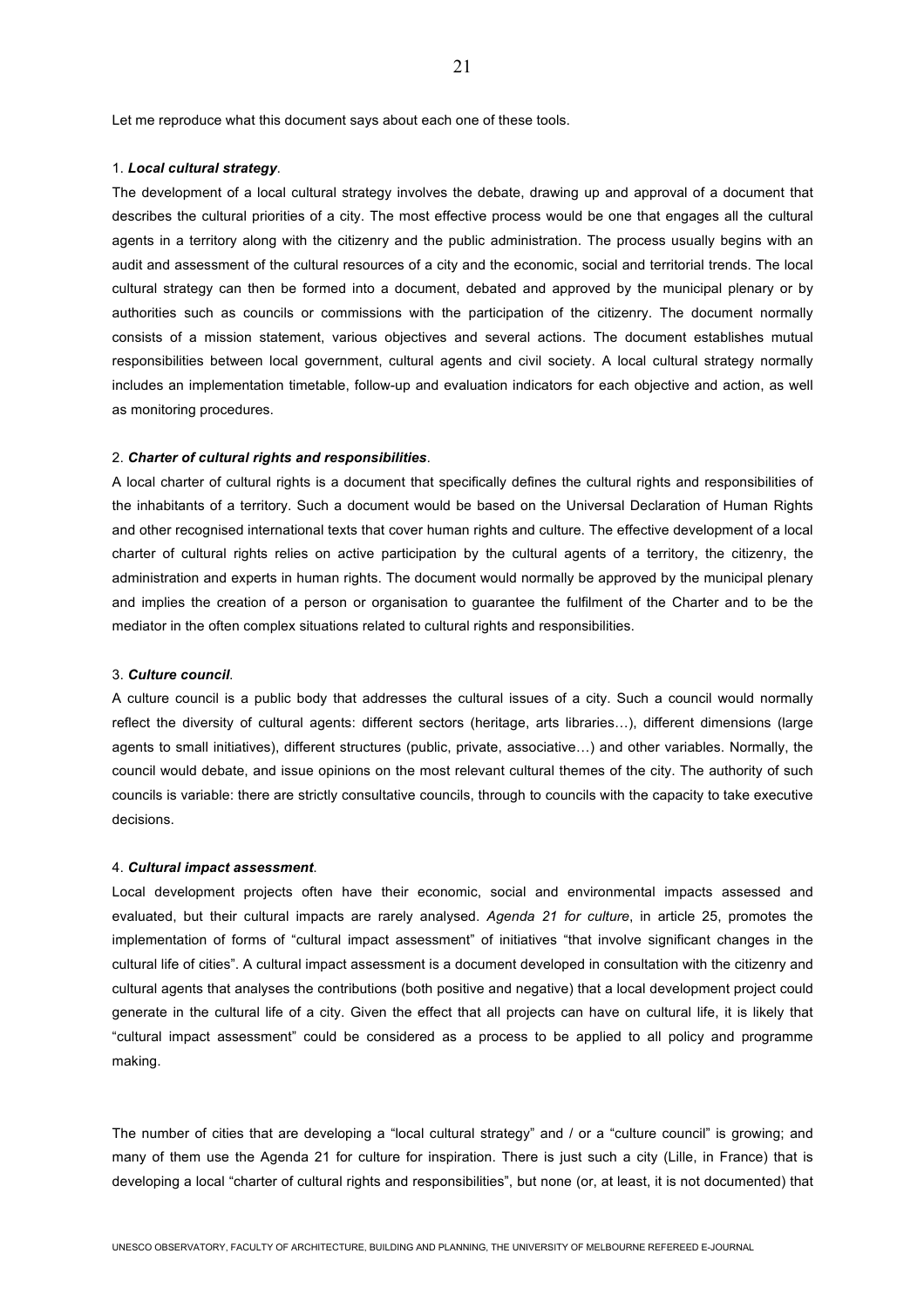are developing a "cultural impact assessment" framework. But these are tools that cities might use in the upcoming years.

The Agenda 21 for culture provides an opportunity for every city to create a long-term vision of culture as a basic pillar in its development. It promotes culture as the fourth pillar of sustainable development. And it needs to be locally developed with new alliances between the cultural spheres and the citizenry. At the same time, the *Agenda 21 for culture* connects cities worldwide. It is a learning hub, a place to exchange information on the governance of culture, and a place for cities to advocate, together, for the role of culture in local development. Agenda 21 for culture is the main (original and multilateral) contribution of cities to global cultural governance.

Today, the Committee on Culture is chaired by Jordi Martí, Councillor for Culture of Barcelona, and has three vice-presidencies, in the cities of Stockholm, Buenos Aires and Lille. The Committee on Culture is made of cities such as Amman, Brazzaville, Córdoba, Diyarbakir, Essaouira, Kazan, Porto Alegre, Quito, Rio de Janeiro, Roma, Torino, Toronto and Venice, as well as several associations of municipalities.

The process, actually, just begins. The united voice of local governments is needed to place the relation between human rights, culture, sustainable development and democracy at the centre of our societies. The programme for the next years is busy. Advocacy activities need to be undertaken before the international organisations related to culture and development, mainly UNESCO and UNDP. More research needs to be commissioned in order to make the fourth pillar more solid. Policy papers on specific issues need to be elaborated and published. Evidence of good practice needs to be provided by those cities that have adopted Agenda 21 for culture: good practice needs to be analysed and exchanged. A communication campaign needs to be launched, perhaps coinciding with each 21<sup>st</sup> May, World Day of Cultural Diversity, and localised in partner cities and civil society organisations with specific programmes. A balance in the membership is required, the equal dignity of all cultures requires the voices of cities of all continents to be heard.

The cultural component of sustainable development will not be erected by nations, the vast majority of them are not yet ready to place the relation between human rights, culture, sustainable development and democracy at the centre of our societies, because they have neglected cultural diversity for ages. Today, a world citizen has understood the importance of our "fluttering butterfly", metaphor of biodiversity and the ecological challenges of our times. It was thanks to an alliance of international organisations and civil society movements that began in the 1970s, nearly 40 years ago. Our average citizen has not yet the information on dying languages or grassroots creativity. It is difficult for him or her to be active in local-global processes aiming to protect and promote cultural diversity. But the number of those that believe that cultural diversity has the same importance as biodiversity is growing. It will take some time for the nations to understand the universal value of a dying language, or the importance of the others in one's own culture. This is why the voices of cities and local governments are needed more than ever. New global alliances between international organisations, civil society movements and cities can be forged. We live in a very interesting momentum that needs time to consolidate, and a wide time perspective to be understood. The Agenda 21 for culture could be a successful piece in this process. *Eppur si muove*.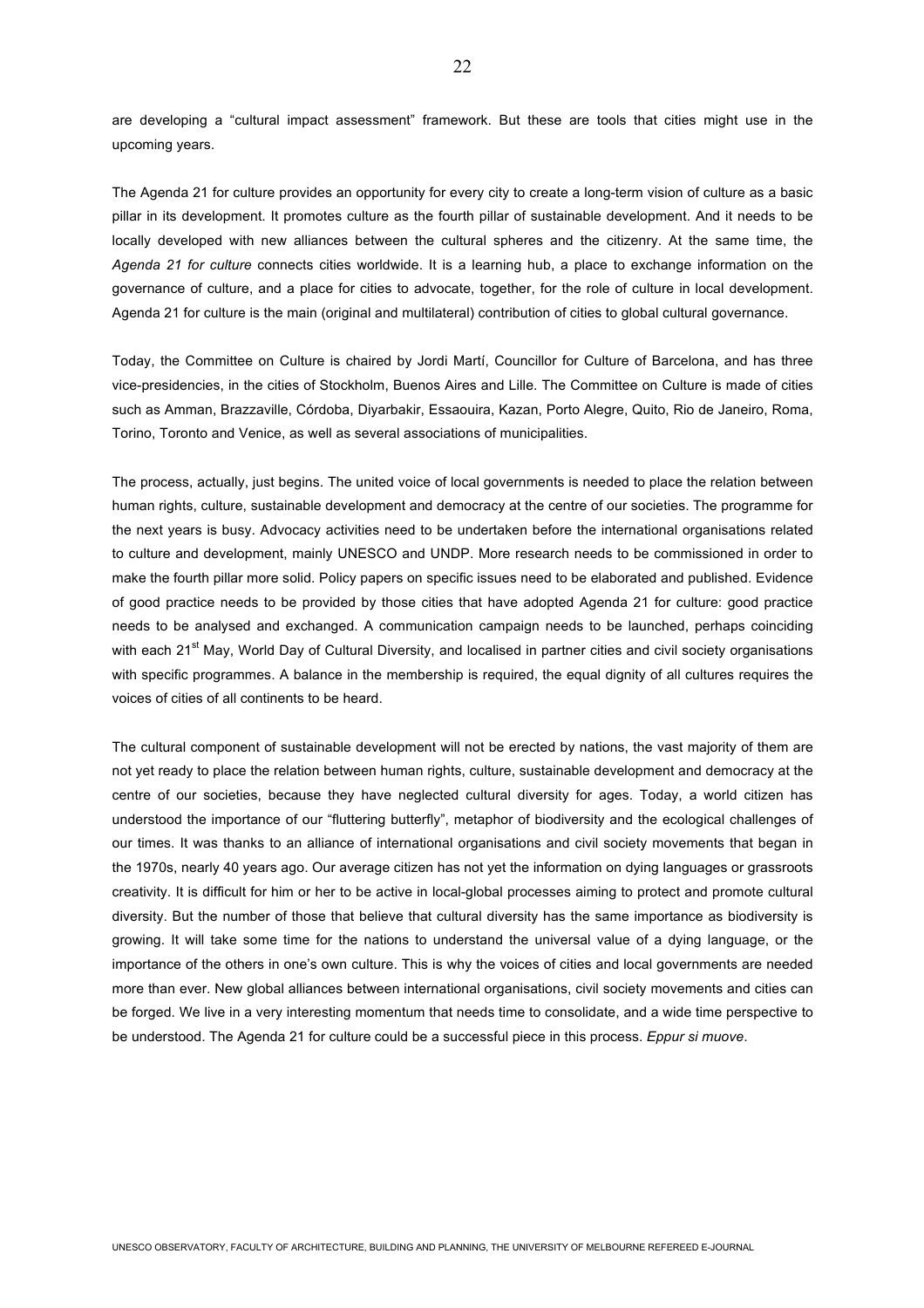#### **BIBLIOGRAPHY**

*Agenda 21 for culture. An undertaking by cities and local governments for cultural development*, Barcelona, 2004. In Arabic, Bulgarian, Catalan, English, French, Galician, German, Italian, Japanese, Portuguese, Serbian, Spanish and Turkish. http://www.agenda21culture.net, consulted 24 July 2008.

Borja, Jordi; Castells, Manuel; 1997; *Local y global. La gestión de las ciudades en la era de la información*, Taurus, Madrid, 418 p.

Bianchini, Franco; 2006; "Reflections on urban cultural policies, the development of citizenship and the setting of minimum local cultural standards and entitlements", *Active citizens, local cultures, European politics* project; ECF, Ecumest, Interarts and South East Europe TV Exchanges, http://www.policiesforculture.org

Brundtland, Gro Harlem (Chair), 1987, *Our common future. Report to the World Commission on Environment and Development*, Oxford, Oxford University Press.

Cardoso, Fernando Henrique (Chair), 2005, *We the peoples: civil society, the United Nations and global governance, Report of the Panel of Eminent Persons on United Nations-Civil Society Relations*, New York, United Nations, 83 pages, http://www.un.org/dpi/ngosection/cardoso.html, consulted 25 July 2008

Garrett, Jan; 2003; "Amartya Sen's Ethics of Substantial Freedom", http://www.wku.edu/~jan.garrett/ethics/senethic.htm, consulted 1 December 2006.

Gómez-Peña, Guillermo, 1996, *The New World Border: Prophecies, Poems, and Loqueras for the End of the Century,* San Francisco, City Light Books.

Hawkes, Jon; 2001; *The fourth pillar of sustainability. Culture's essential role in public planning*, Cultural Development Network, Melbourne, 69 p

Holden, John; 2006; *Cultural value and the crisis of legitimacy. Why culture needs a democratic mandate*, Demos, March 2006, http://www.demos.co.uk/files/Culturalvalueweb.pdf, consulted 29 November 2006.

Isar, Y Raj; 2005; "Cultural learning: some issues and horizons", Catalyst Conference, Liverpool-Manchester, 14- 17 September 2005, http://www.catalystconference.co.uk/cultural-selfhood-and-othernes/, consulted 1<sup>st</sup> December 2006.

Mercer, Colin; 2006; "Local policies for cultural diversity: systems, citizenship, and governance. With an emphasis on the UK and Australia", in UCLG - WG on Culture and Barcelona City Council, *Local policies for cultural diversity*, report for the Division of Cultural Policies and Intercultural Dialogue of UNESCO, http://www.agenda21culture.net

Sachs, Jeffrey (Chair), 2005, *Investing in Development: A Practical Plan to Achieve the Millennium Development Goals*, New York, United Nations, 329 p, http://www.unmillenniumproject.org/reports/index.htm